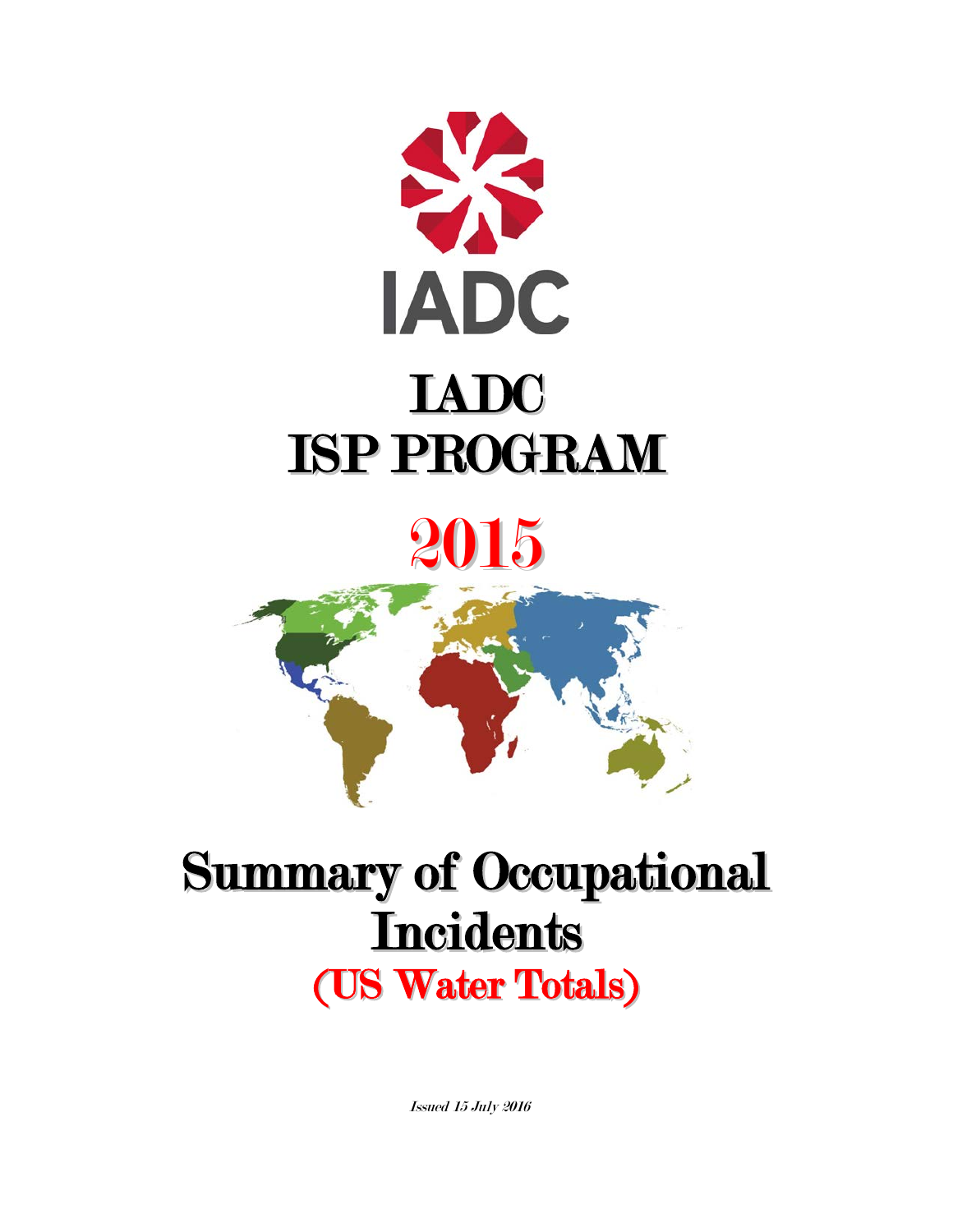

# Table of Contents

**(Table of Contents is Hyperlinked, Just click on Topic & go)**

| US Water Total LTI & Recordable Incidence Rates vs Man-hours (Figure 1) 1 |  |
|---------------------------------------------------------------------------|--|
|                                                                           |  |
|                                                                           |  |
|                                                                           |  |
|                                                                           |  |
|                                                                           |  |
|                                                                           |  |
|                                                                           |  |
|                                                                           |  |
|                                                                           |  |
|                                                                           |  |
|                                                                           |  |
|                                                                           |  |
|                                                                           |  |
|                                                                           |  |
|                                                                           |  |
|                                                                           |  |
| US Water Total Recordable Incidents by Time in Service (Chart 16) 17      |  |
|                                                                           |  |
|                                                                           |  |
|                                                                           |  |
|                                                                           |  |
|                                                                           |  |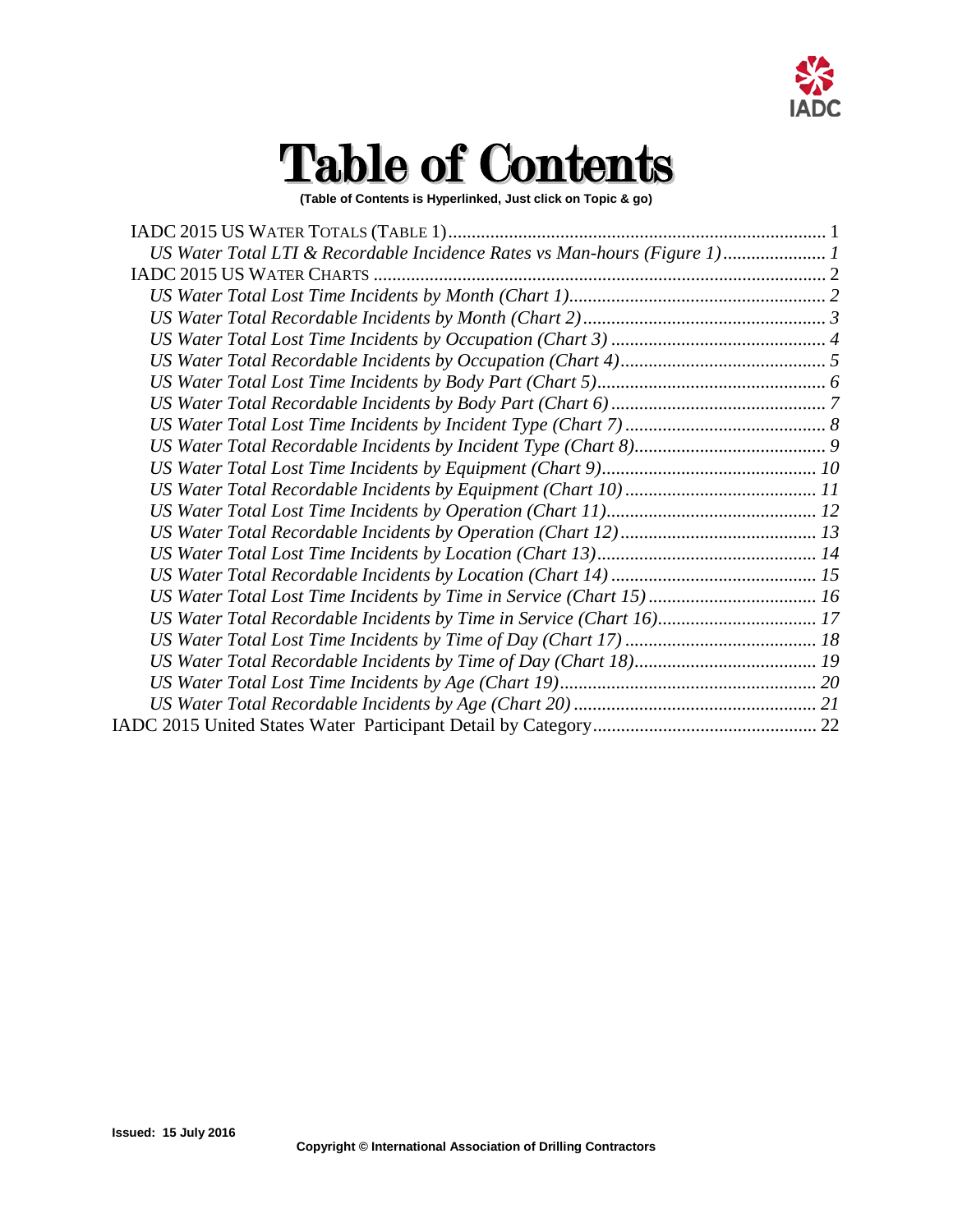

## **IADC 2015 US Water Totals (Table 1)**

<span id="page-2-0"></span>

|                                          | Total      |
|------------------------------------------|------------|
| <b>Total Man-hours</b>                   | 37,890,556 |
| <b>Total Medical Treatment Incidents</b> | 40         |
| <b>Total Restricted Work Incidents</b>   | 44         |
| <b>Total Lost Time Incidents</b>         | 22         |
| <b>Total Fatalities</b>                  |            |
| <b>Total Recordables</b>                 | 107        |
| <b>MTO Incidence Rate</b>                | 0.21       |
| <b>RWC Incidence Rate</b>                | 0.23       |
| <b>LTI Incidence Rate</b>                | 0.12       |
| <b>LTI Frequency Rate</b>                | 0.61       |
| <b>DART Incidence Rate</b>               | 0.35       |
| <b>DART Frequency Rate</b>               | 1.77       |
| Recordable Incidence Rate                | 0.56       |
| <b>Recordable Frequency Rate</b>         | 2.82       |

### **Companies Reporting: Water – 16**

Medical Treatment Incidence Rate = MTOs X 200,000 Restricted Work Incidence Rate = RWCs X 200,000<br>Lost Time Incidence Rate = LTIs + FTLs X 200,000 Lost Time Incidence Rate = LTIs + FTLs X 200,000 Lost Time Frequency Rate = LTIs + FTLs X 1,000,000<br>DART Incidence Rate = LTIs + RWC X 200,000 DART Frequency Rate = LTIs + RWC X 1,000,000 DART Incidence Rate = LTIs + RWC X 200,000 DART Frequency Rate = LTIs + RWC X 1,000,000<br>Recordable Incidence Rate = RCRD X 200,000 Recordable Frequency Rate = RCRD X 1,000,000

Recordable Frequency Rate = RCRD  $X$  1,000,000

<span id="page-2-1"></span>

## **US Water Total LTI & Recordable Incidence Rates vs Man-hours (Figure 1)**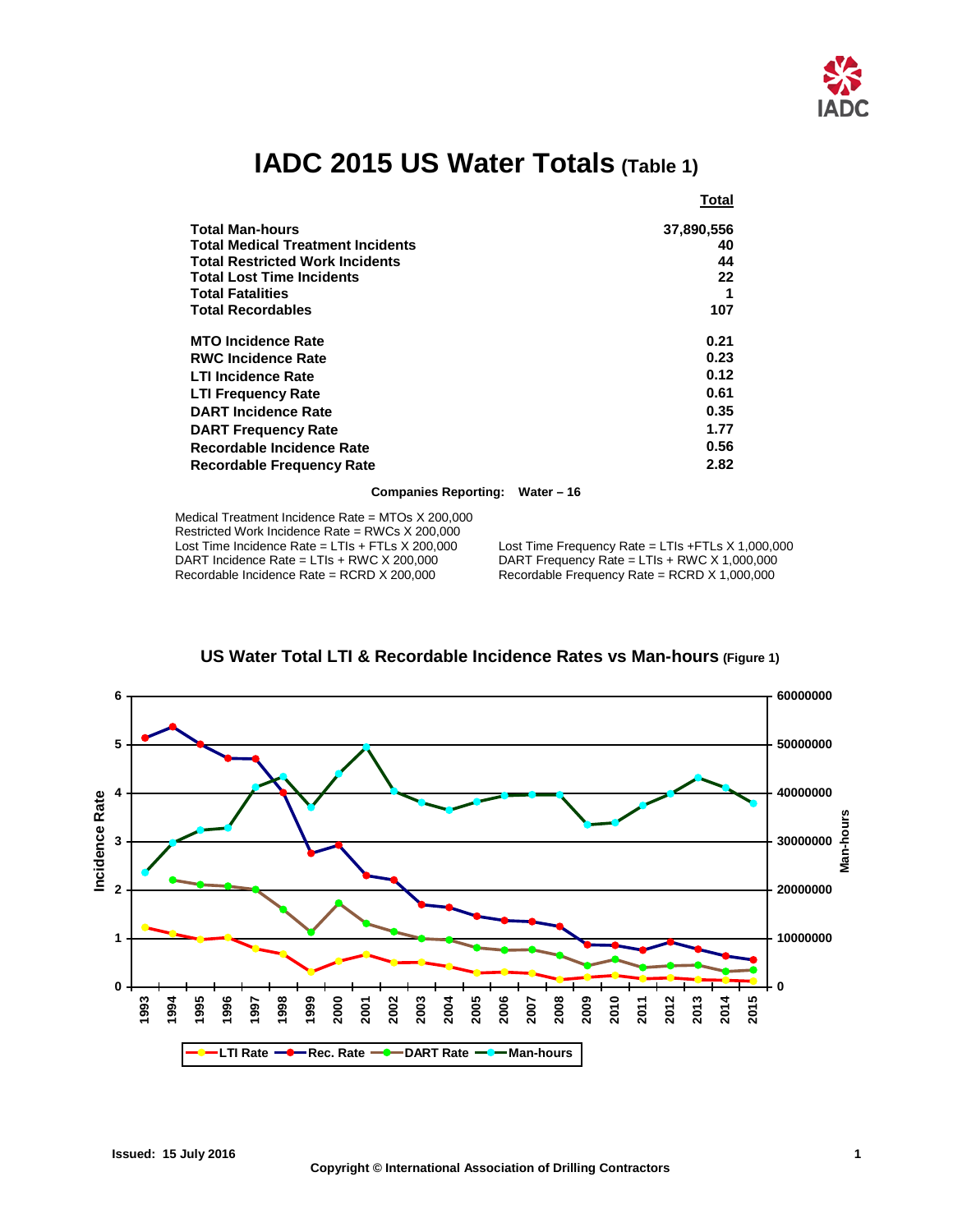

<span id="page-3-1"></span><span id="page-3-0"></span>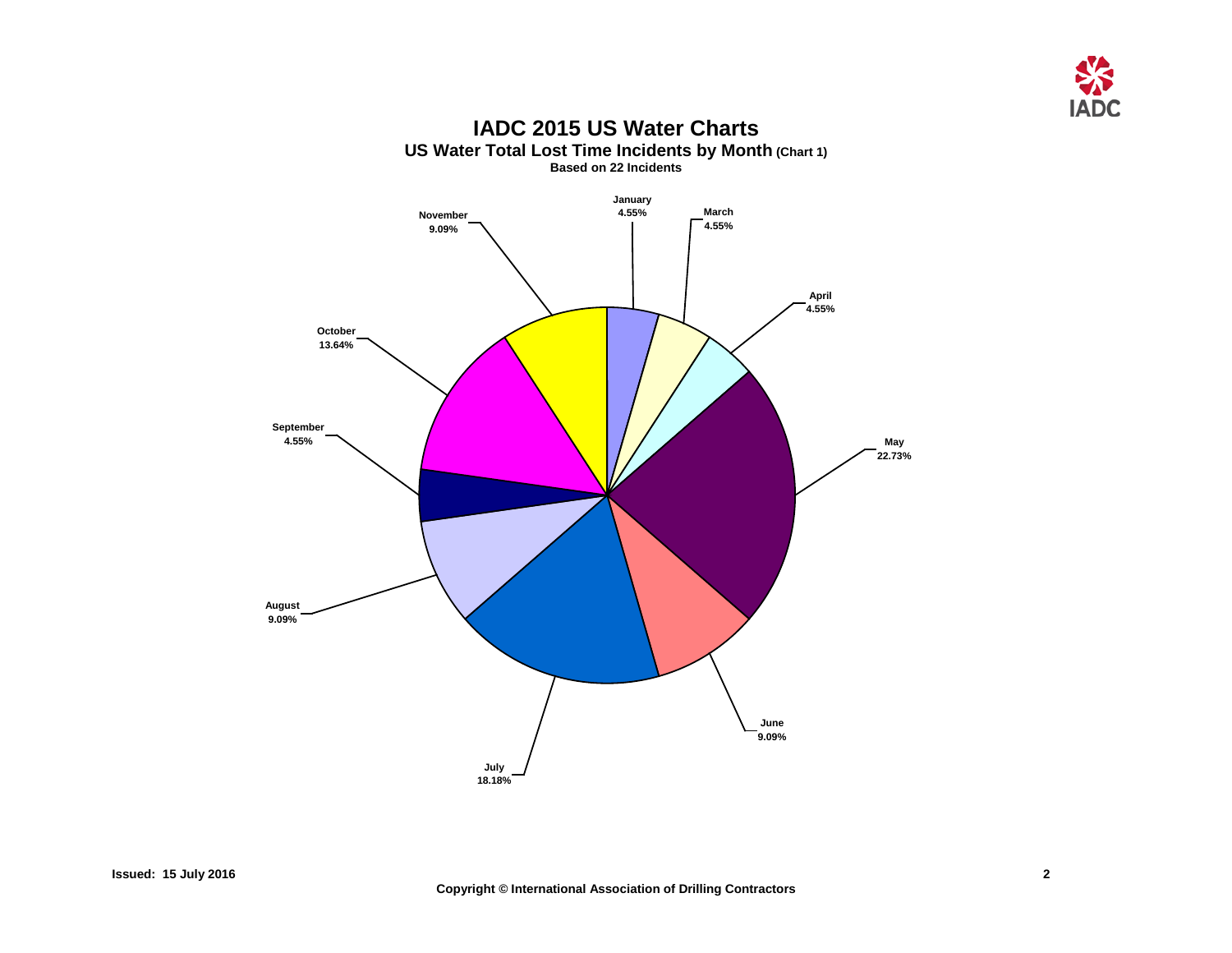

## **US Water Total Recordable Incidents by Month (Chart 2) Based on 108 Incidents**

<span id="page-4-0"></span>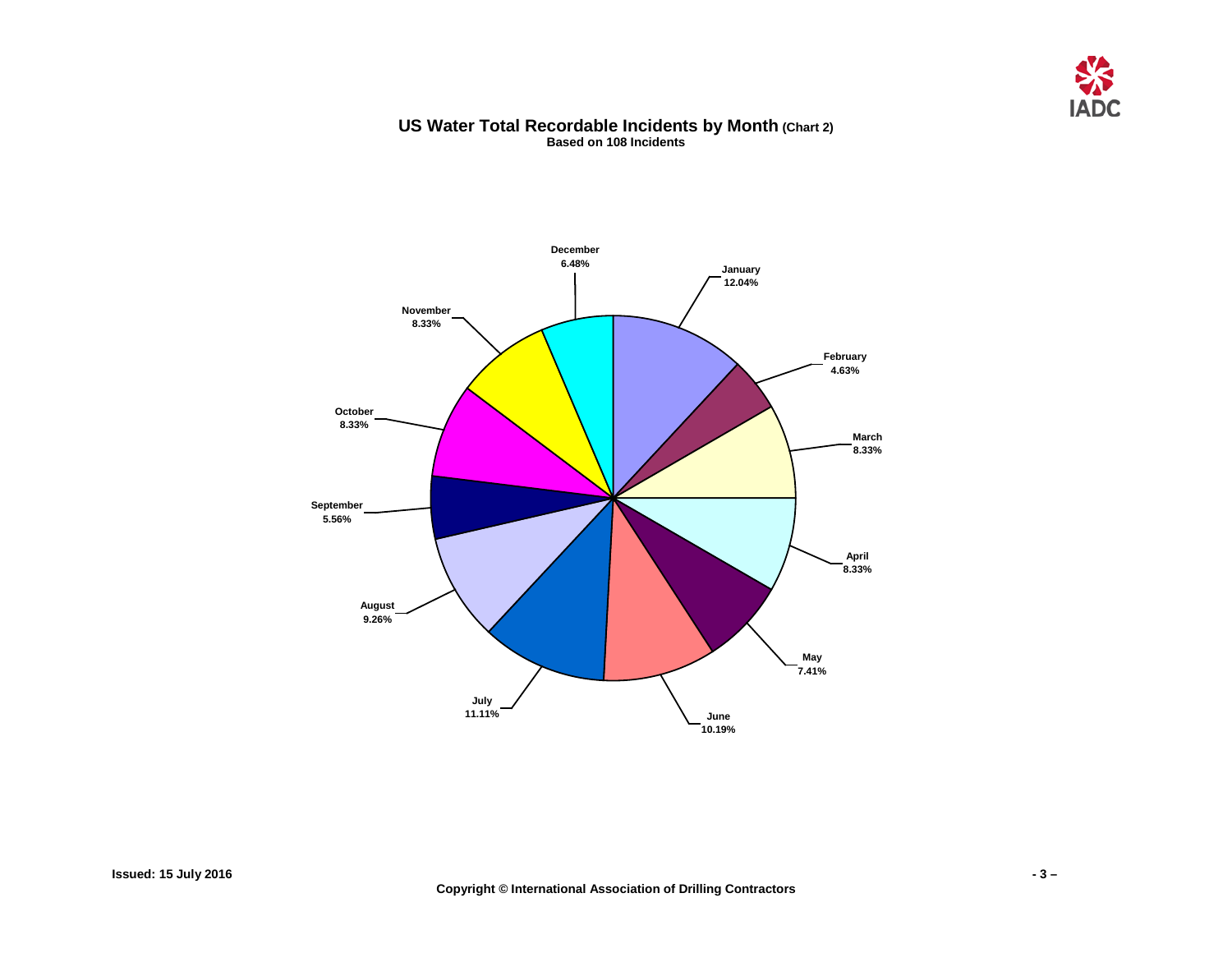

<span id="page-5-0"></span>

### **US Water Total Lost Time Incidents by Occupation (Chart 3) Based on 22 Incidents**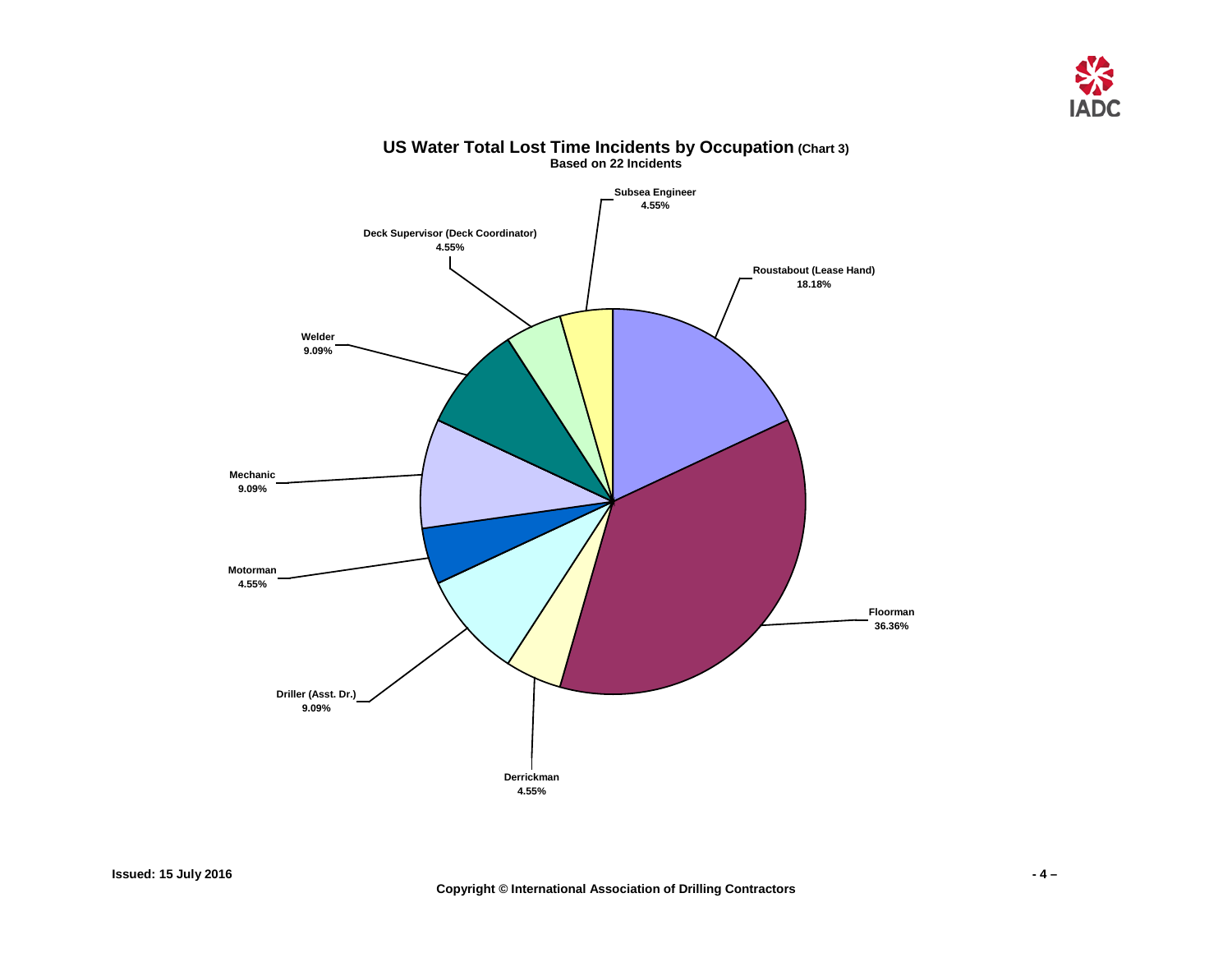

## **US Water Total Recordable Incidents by Occupation (Chart 4) Based on 107 Incidents**

<span id="page-6-0"></span>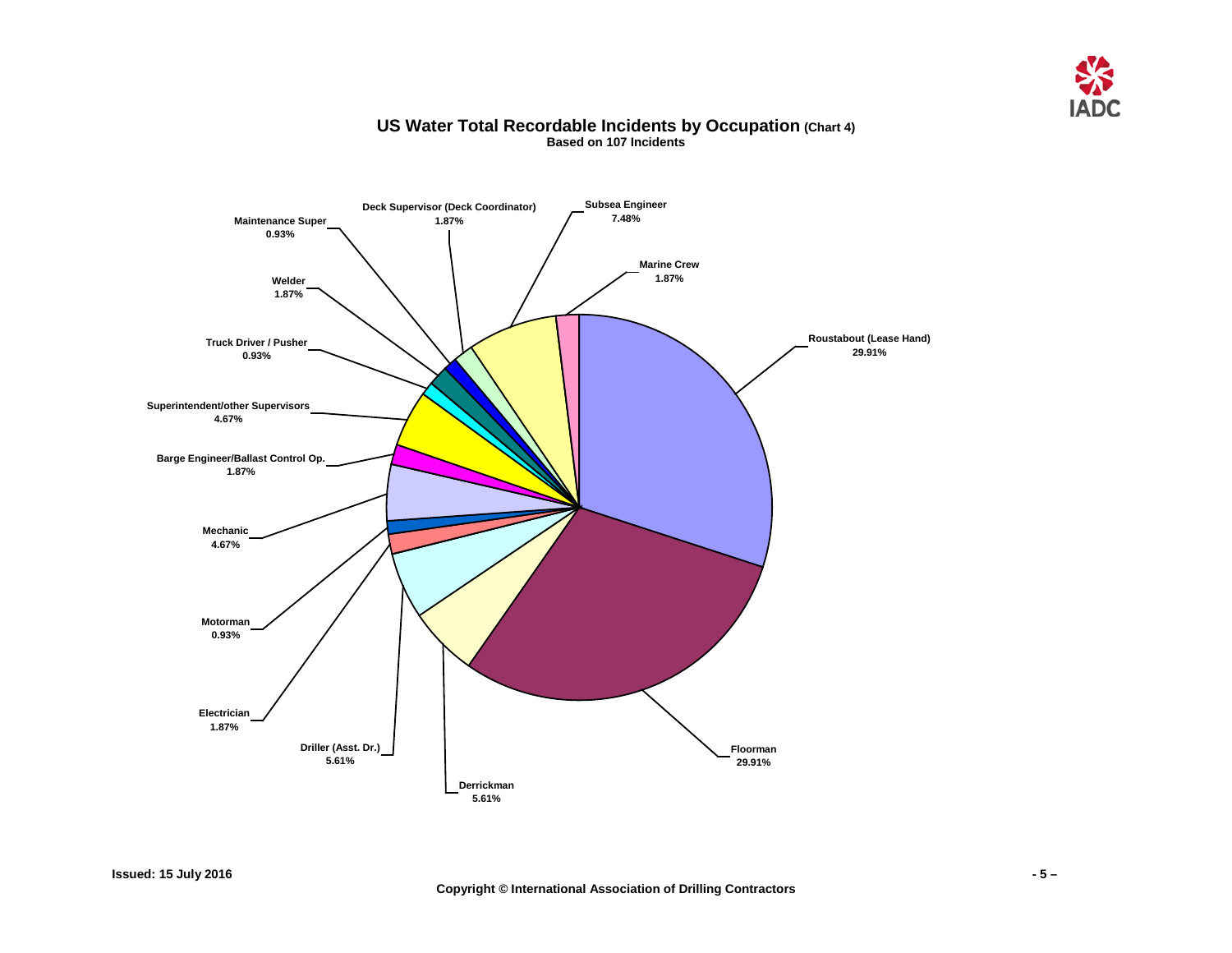

<span id="page-7-0"></span>

## **US Water Total Lost Time Incidents by Body Part (Chart 5) Based on 22 Incidents**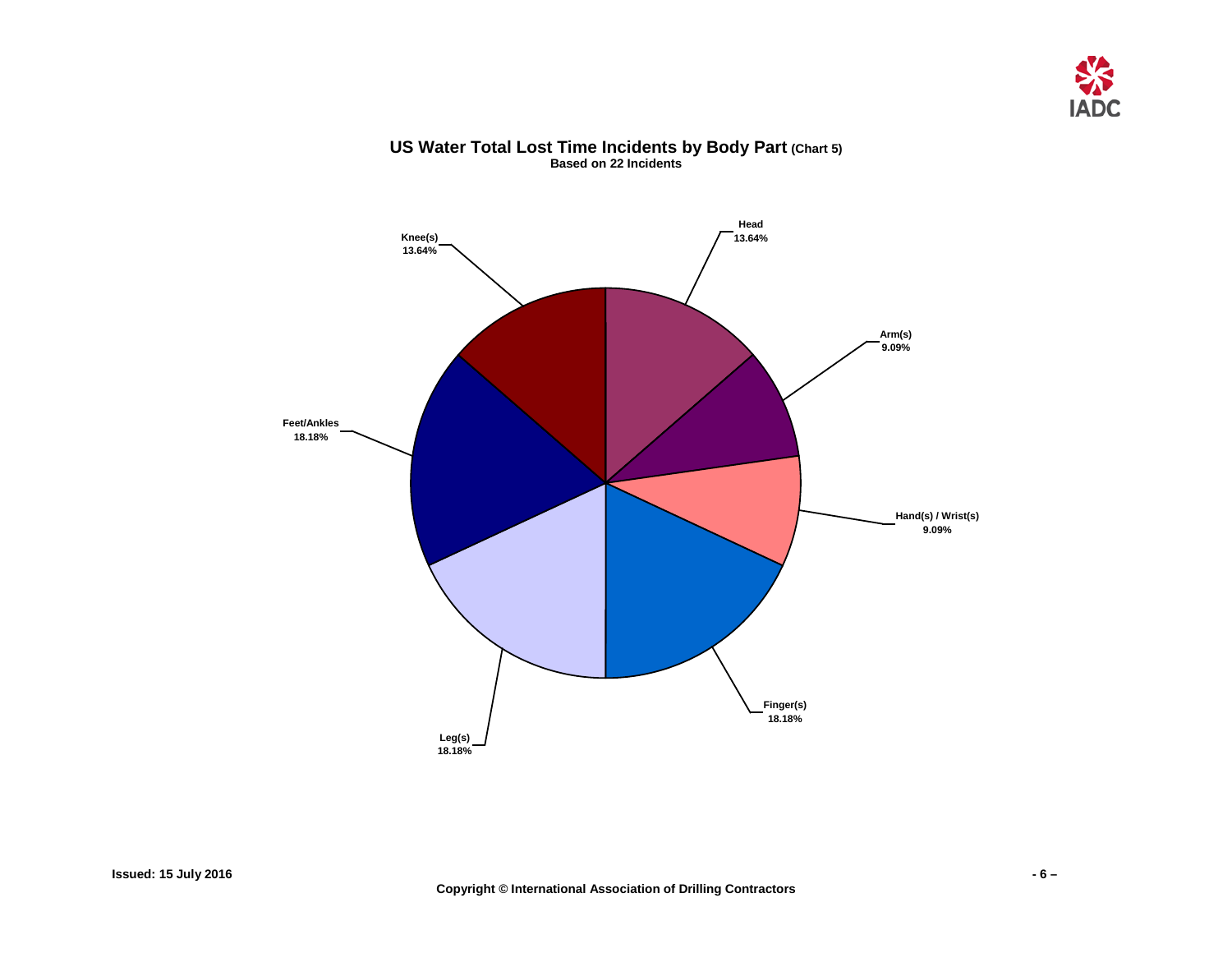

<span id="page-8-0"></span>

## **US Water Total Recordable Incidents by Body Part (Chart 6) Based on 108 Incidents**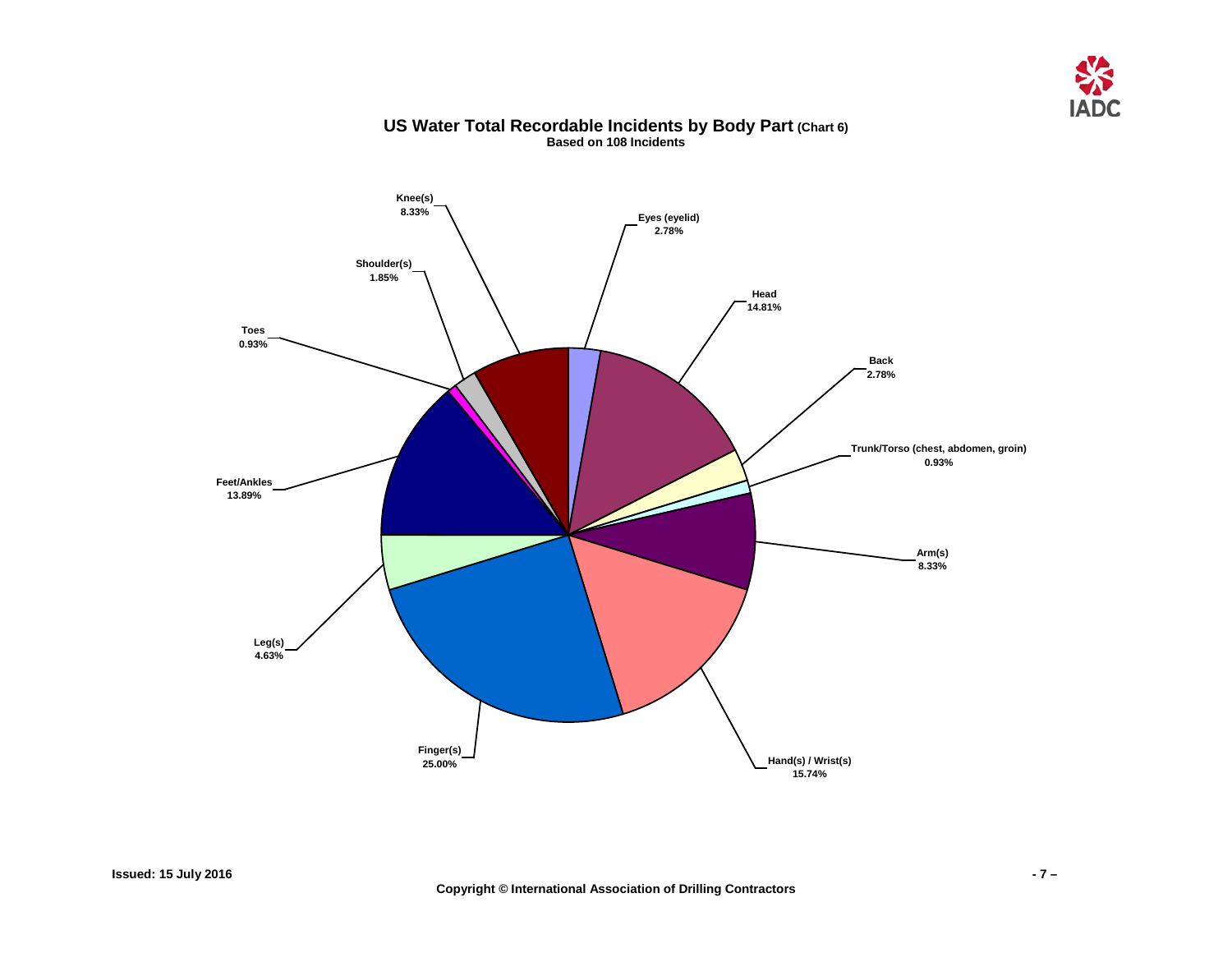

## **US Water Total Lost Time Incidents by Incident Type (Chart 7) Based on 21 Incidents**

<span id="page-9-0"></span>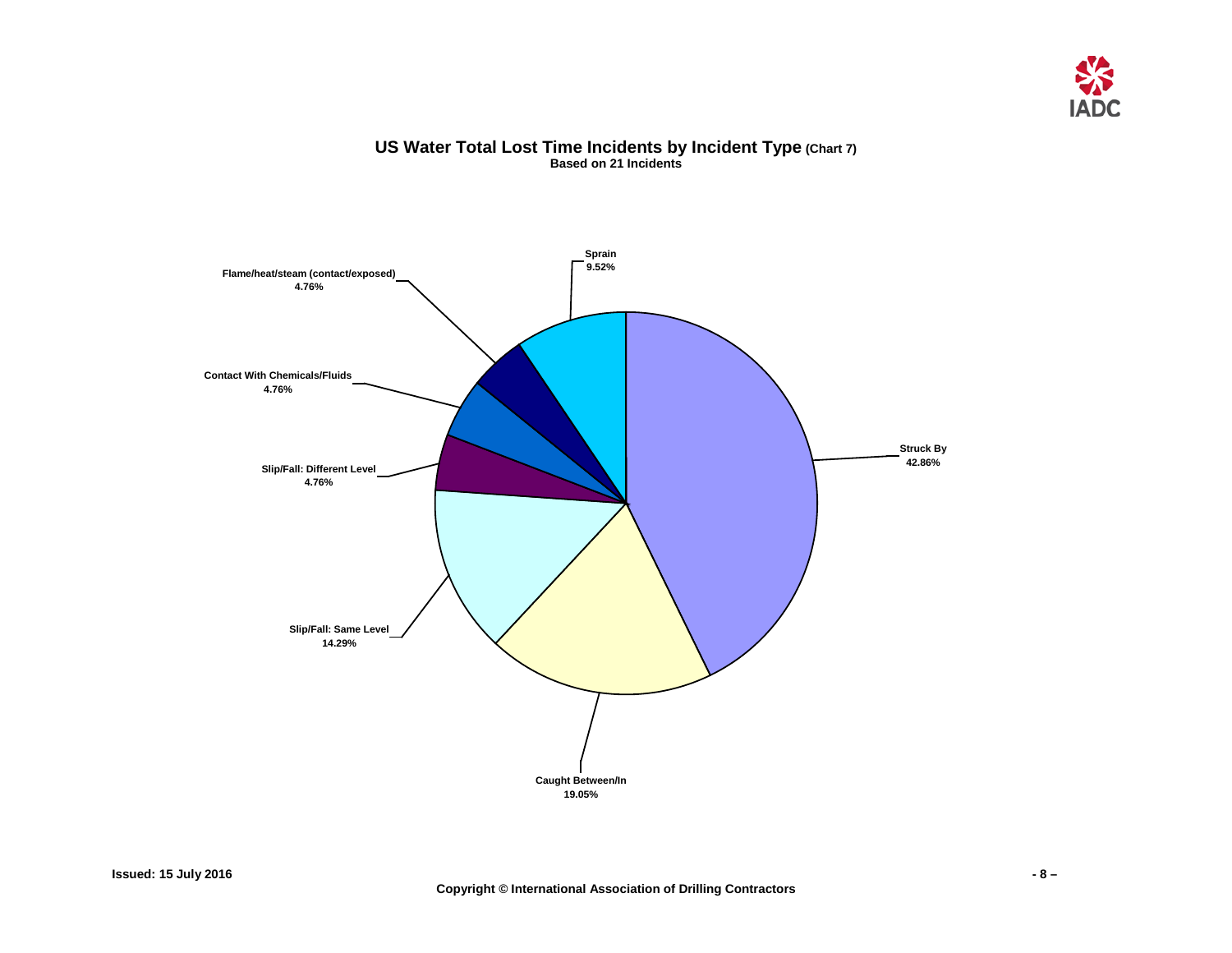

## **US Water Total Recordable Incidents by Incident Type (Chart 8) Based on 106 Incidents**

<span id="page-10-0"></span>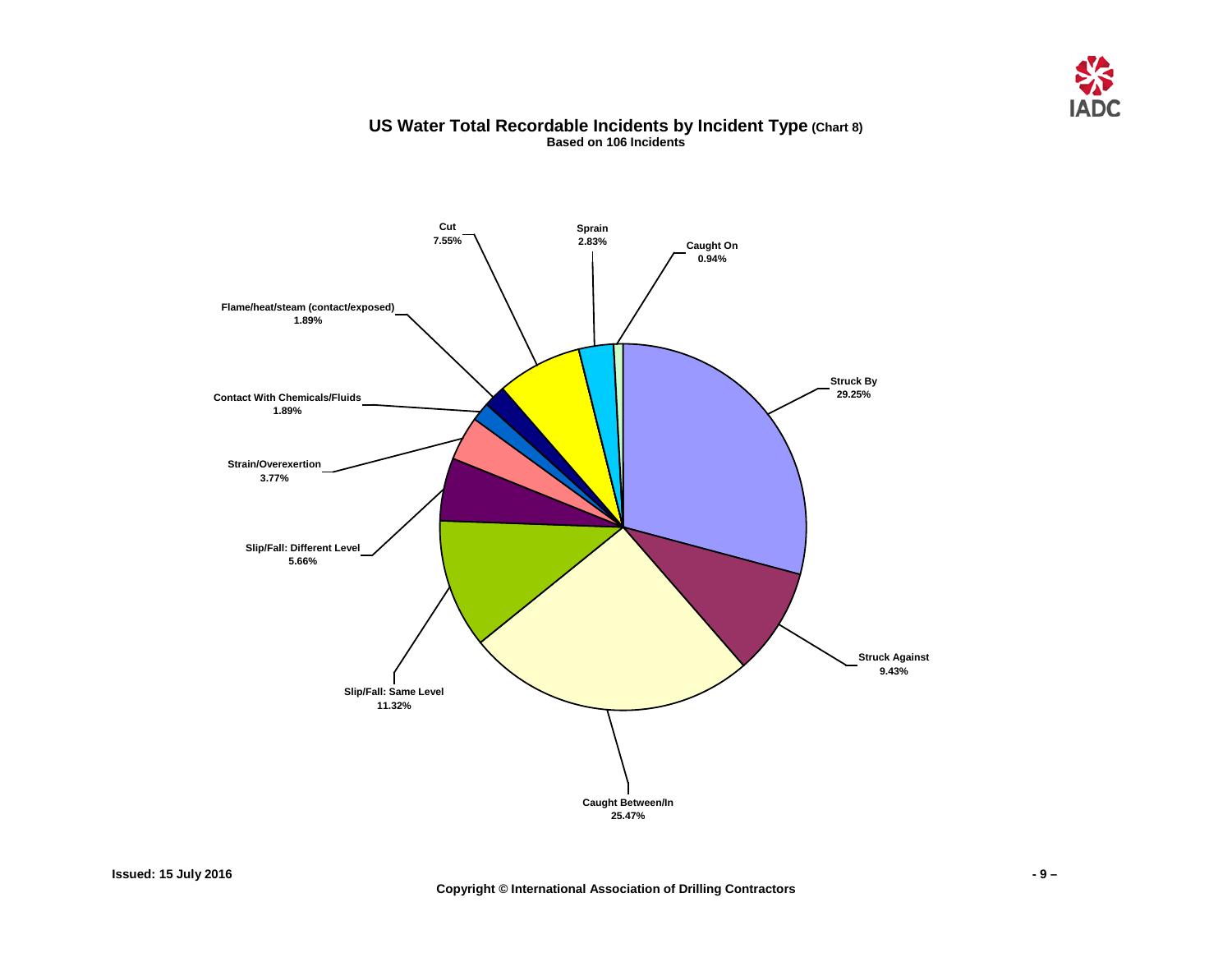

## <span id="page-11-0"></span>**Rig Floor Winch/Deck Winch (air/hydraulic) 5.00% Material 15.00% Decks (grating, walkway) 10.00% Stairs 5.00% Kelly Bushings (master bushings) 5.00% Hand Tools: Power Engines/Pumps/Machinery 5.00% Hand Tools: Manual 10.00% Slings (rope, cable, chain, web) 10.00% Pipes/Collars/Tubulars/Csg. 10.00% Slips (drill collar clamp) 15.00% Tongs 5.00%**

## **US Water Total Lost Time Incidents by Equipment (Chart 9) Based on 20 Incidents**

**5.00%**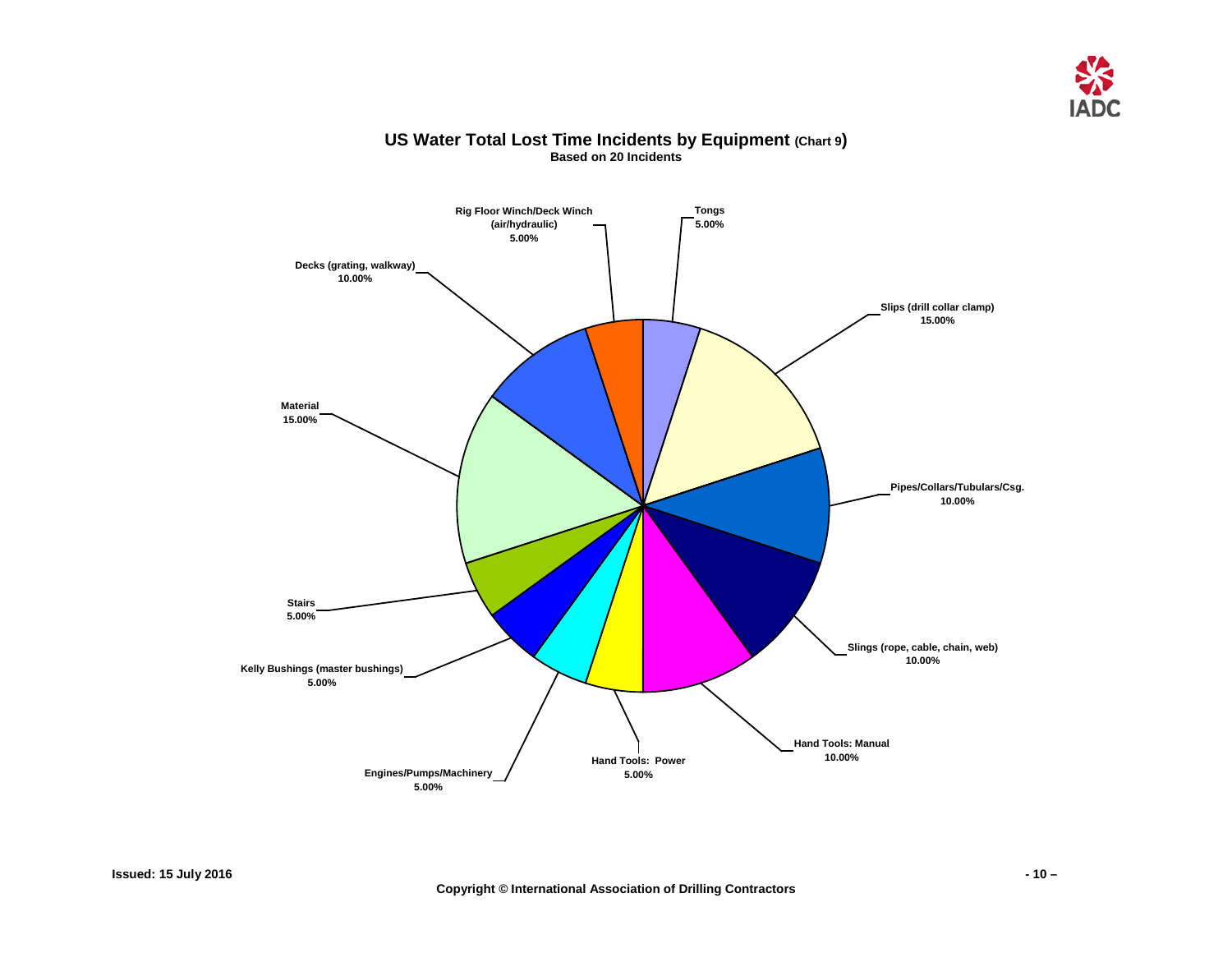

#### <span id="page-12-0"></span>**Boat Cargo (skids, tubulars, containers, etc.) 4.00% Rig Floor Winch/Deck Winch (air/hydraulic) 2.00% Anchor Chains/Cables/Winches 1.00% Chemicals (sack, drum, pail, bulk hopper) 2.00% Crane 2.00% Pressure Hoses/Lines 4.00% Material 12.00% BOP Stack (well head, tree) 4.00% Stairs 2.00% Hand Tools: Manual 13.00% Hand Tools: Power 2.00% Engines/Pumps/Machinery 2.00% Boat 1.00% Slings (rope, cable, chain, web) 13.00% Ladders 2.00% Decks (grating, walkway) 8.00% Welding, Cutting, Grinding Equipment 1.00% Kelly Bushings (master bushings) 1.00% Pipes/Collars/Tubulars/Csg. 11.00% Iron Roughneck, P 2.00% Slips (drill collar clamp) 3.00% Elevators 3.00% Tongs 4.00% Spinning Chain 1.00%**

## **US Water Total Recordable Incidents by Equipment (Chart 10) Based on 100 Incidents**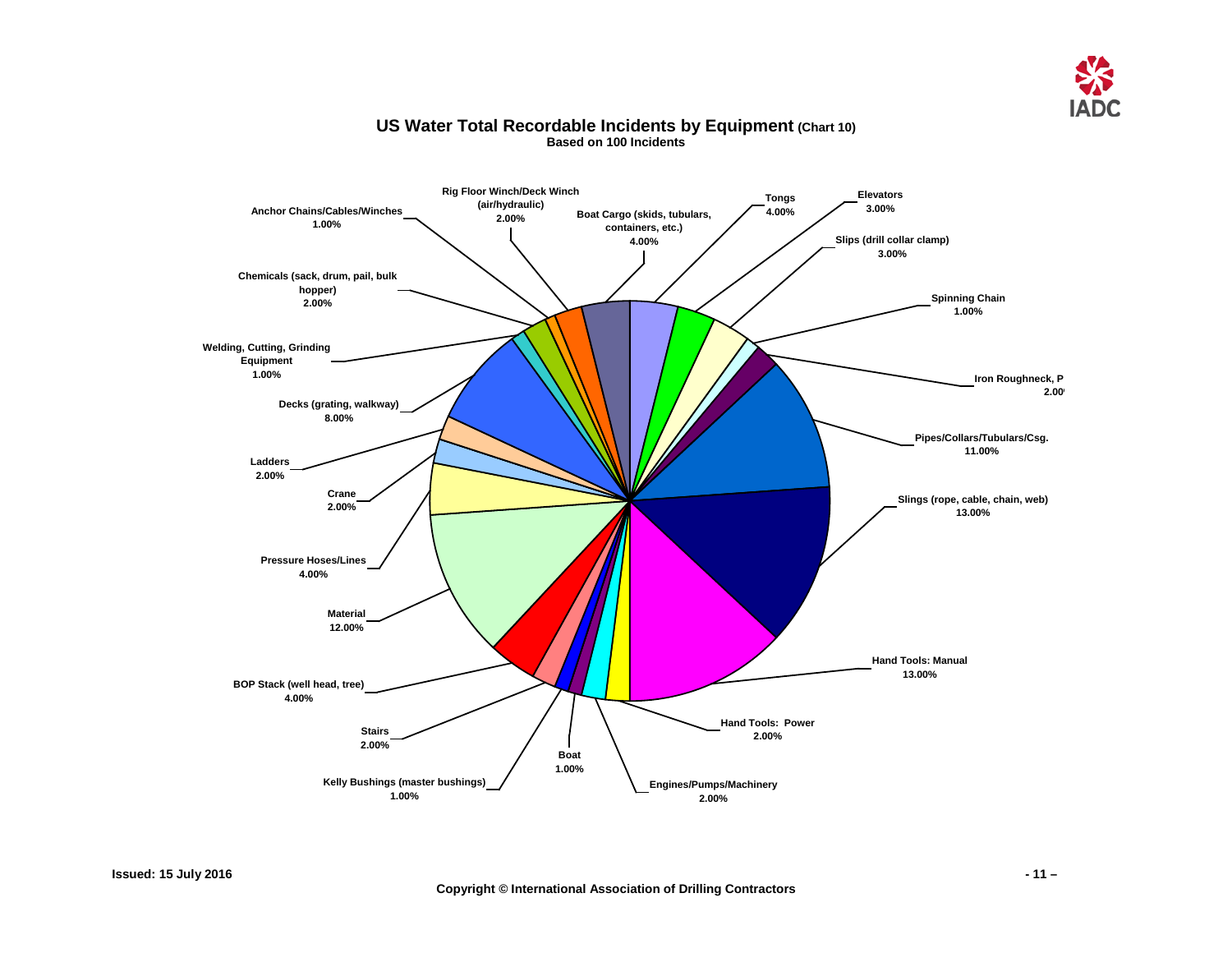

## <span id="page-13-0"></span>**Training 9.09% Walking 4.55% Special Operations 13.64% Equipment Repairs or Maintenance 18.18% BOP Stack Install/Maintenance 4.55% Tripping in/out 18.18% Routine Drilling Oper. 4.55% Laying Down/Picking up Tubulars 9.09% Material Handling: Manual 9.09% Material Handling: Crane/Cherry Picker 9.09%**

## **US Water Total Lost Time Incidents by Operation (Chart 11) Based on 22 Incidents**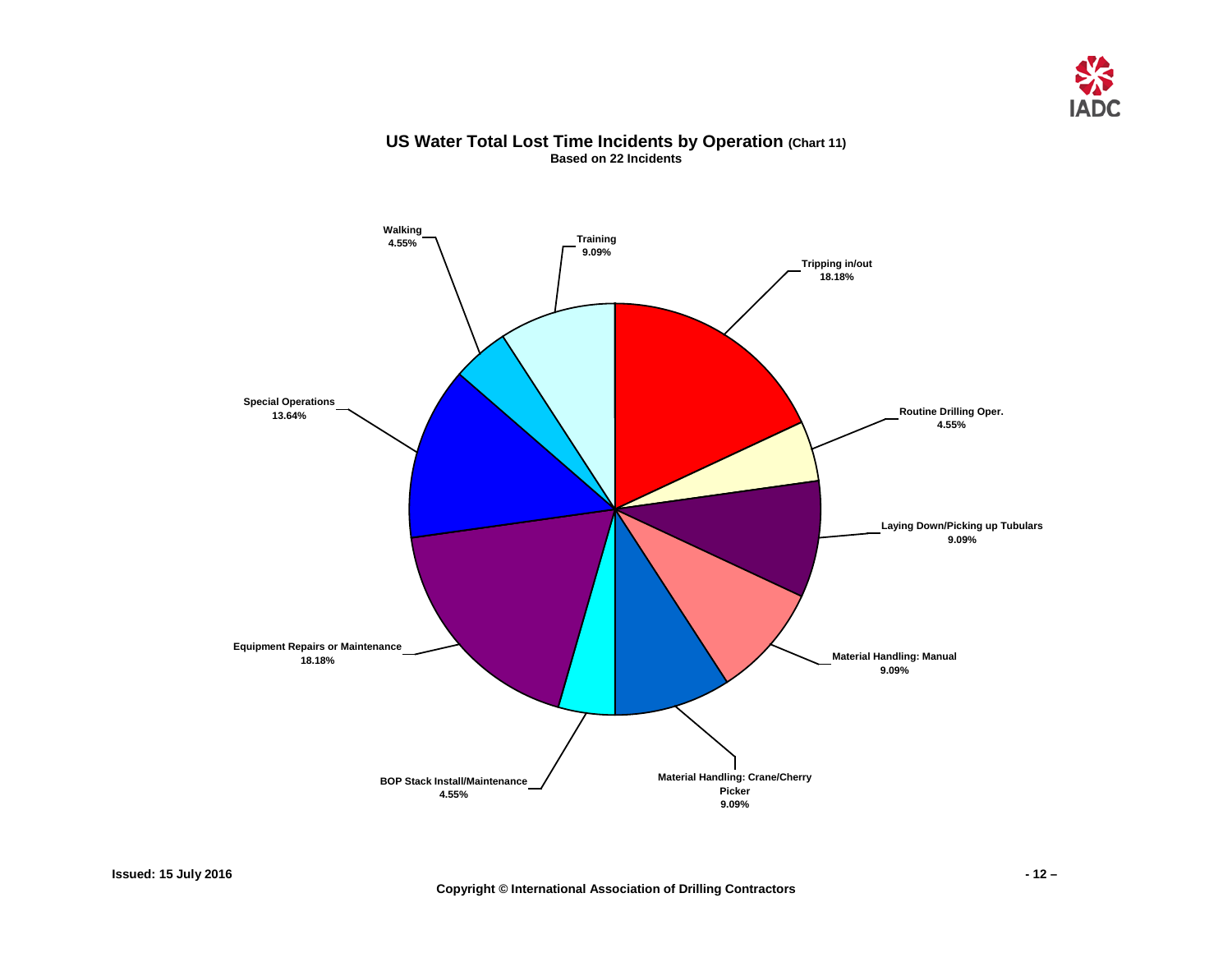

<span id="page-14-0"></span>

## **US Water Total Recordable Incidents by Operation (Chart 12) Based on 108 Incidents**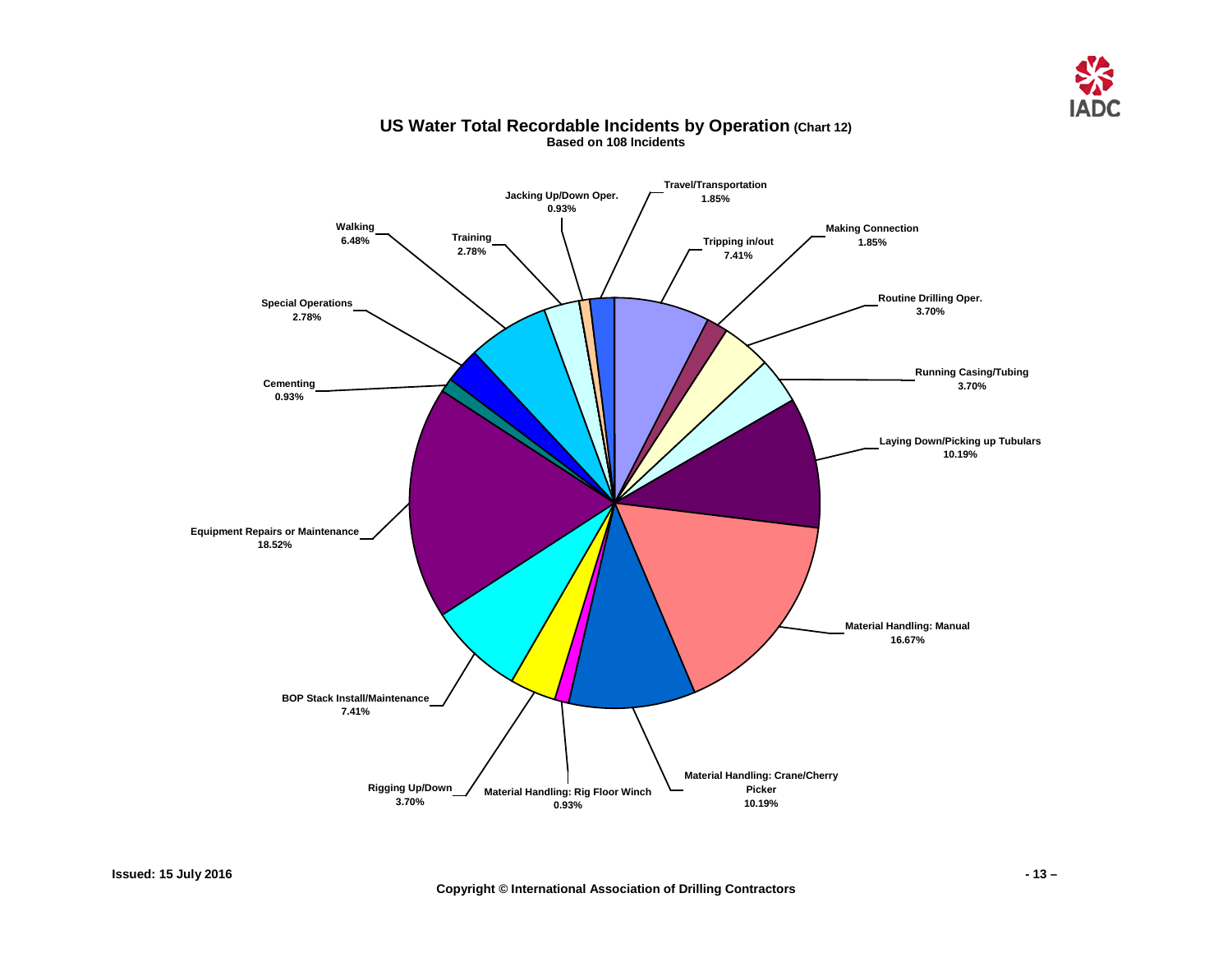

<span id="page-15-0"></span>

### **US Water Total Lost Time Incidents by Location (Chart 13) Based on 22 Incidents**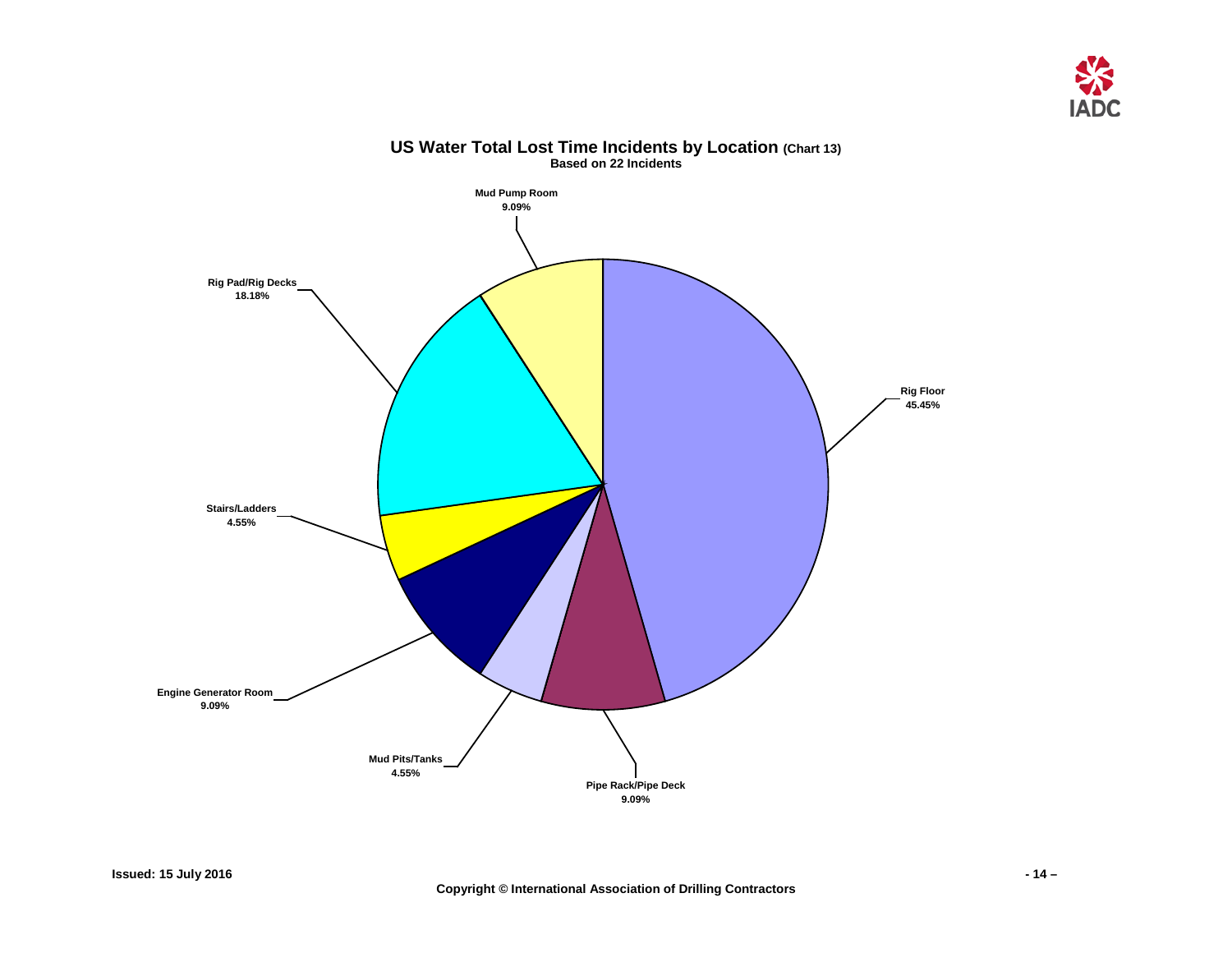

<span id="page-16-0"></span>

## **US Water Total Recordable Incidents by Location (Chart 14) Based on 106 Incidents**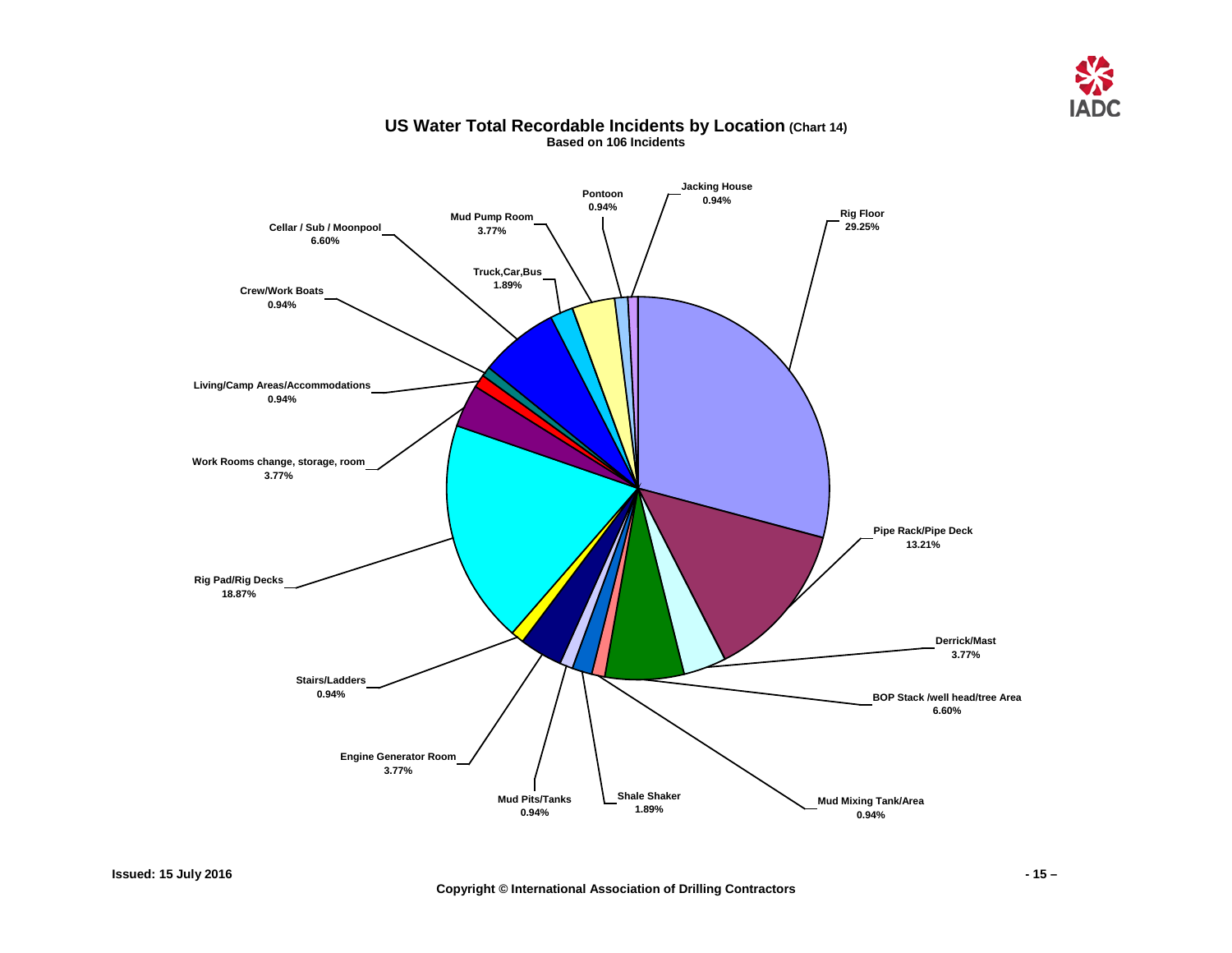

## <span id="page-17-0"></span>**10+ yrs. 13.64% >5 yrs. < 10 yrs. 13.64% >1 yr. < 5 yrs. 45.45% >6 mos. < 1 yr. 18.18% >3 mos. < 6 mos. 4.55% 0 mo. < 3 mos. 4.55%**

## **US Water Total Lost Time Incidents by Time in Service (Chart 15) Based on 22 Incidents**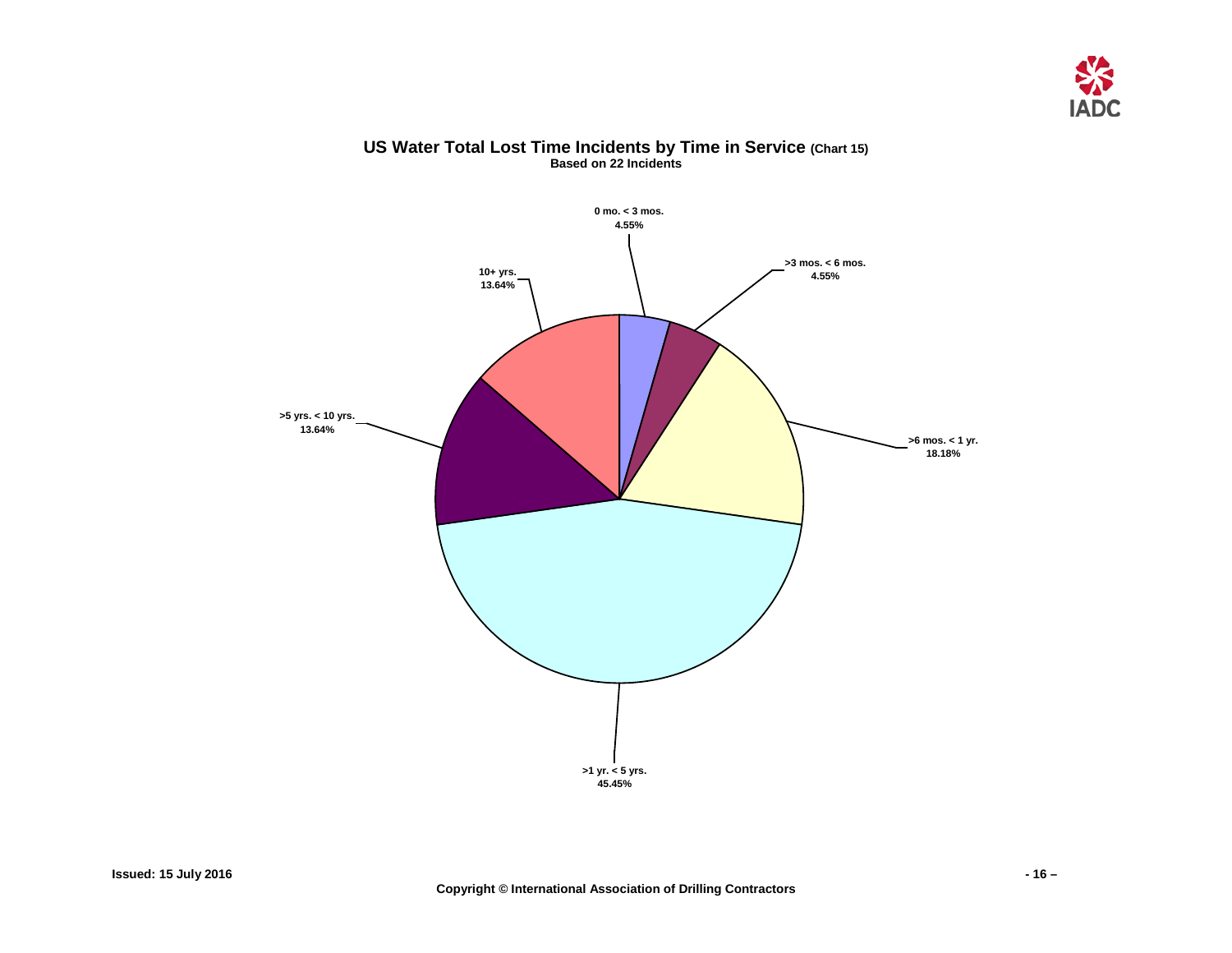

<span id="page-18-0"></span>

## **US Water Total Recordable Incidents by Time in Service (Chart 16) Based on 107 Incidents**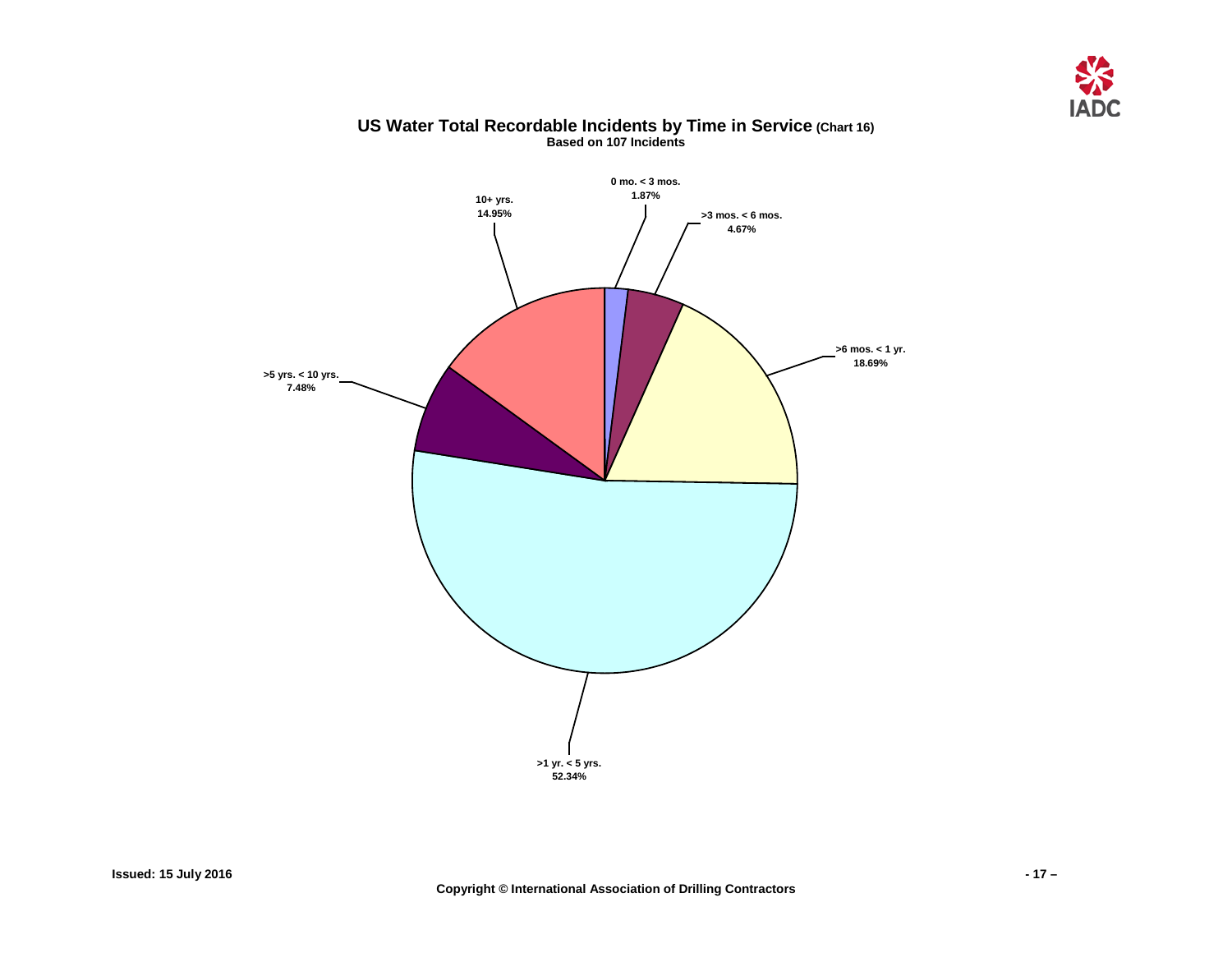

<span id="page-19-0"></span>

## **US Water Total Lost Time Incidents by Time of Day (Chart 17) Based on 22 Incidents**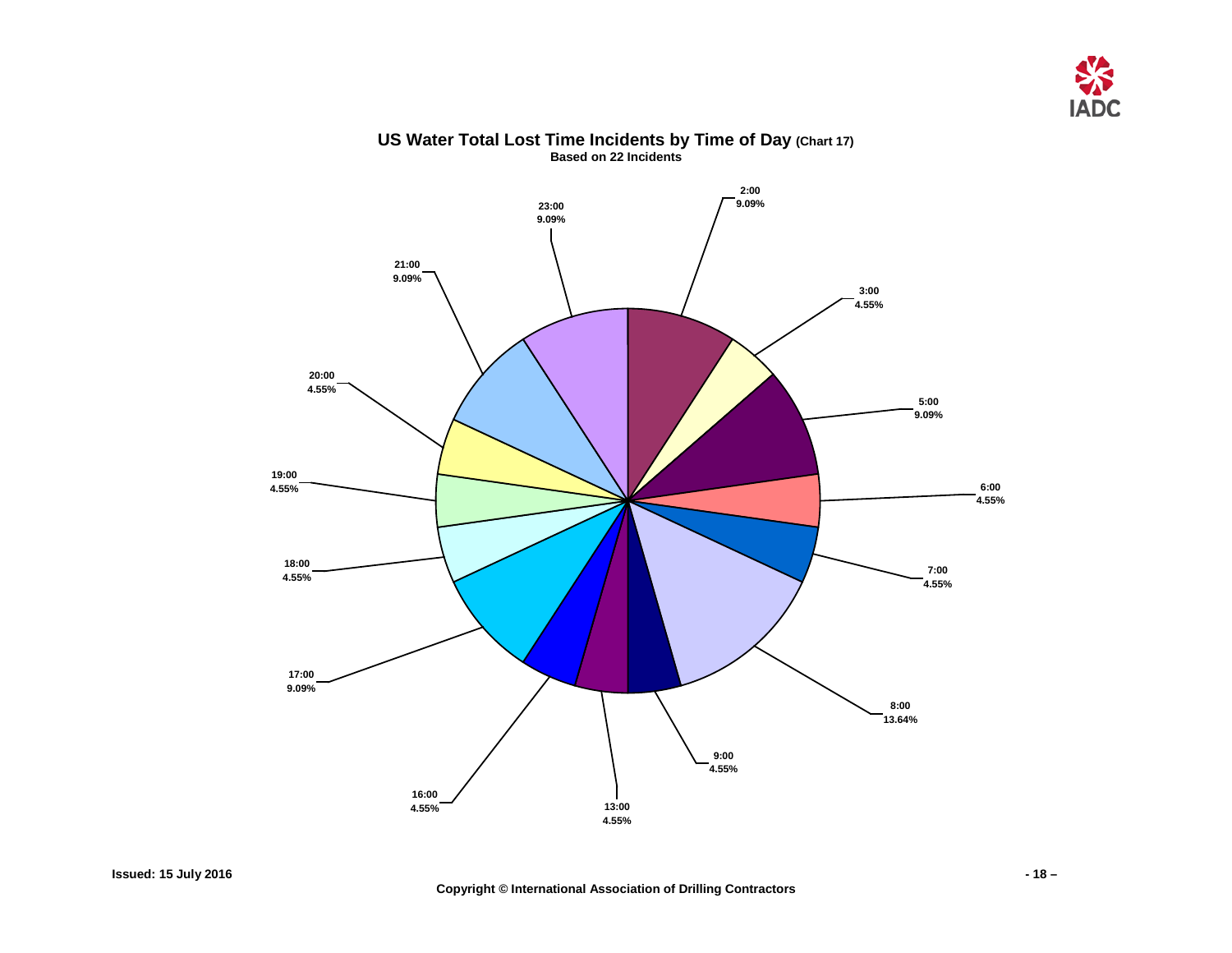

<span id="page-20-0"></span>

## **US Water Total Recordable Incidents by Time of Day (Chart 18) Based on 107 Incidents**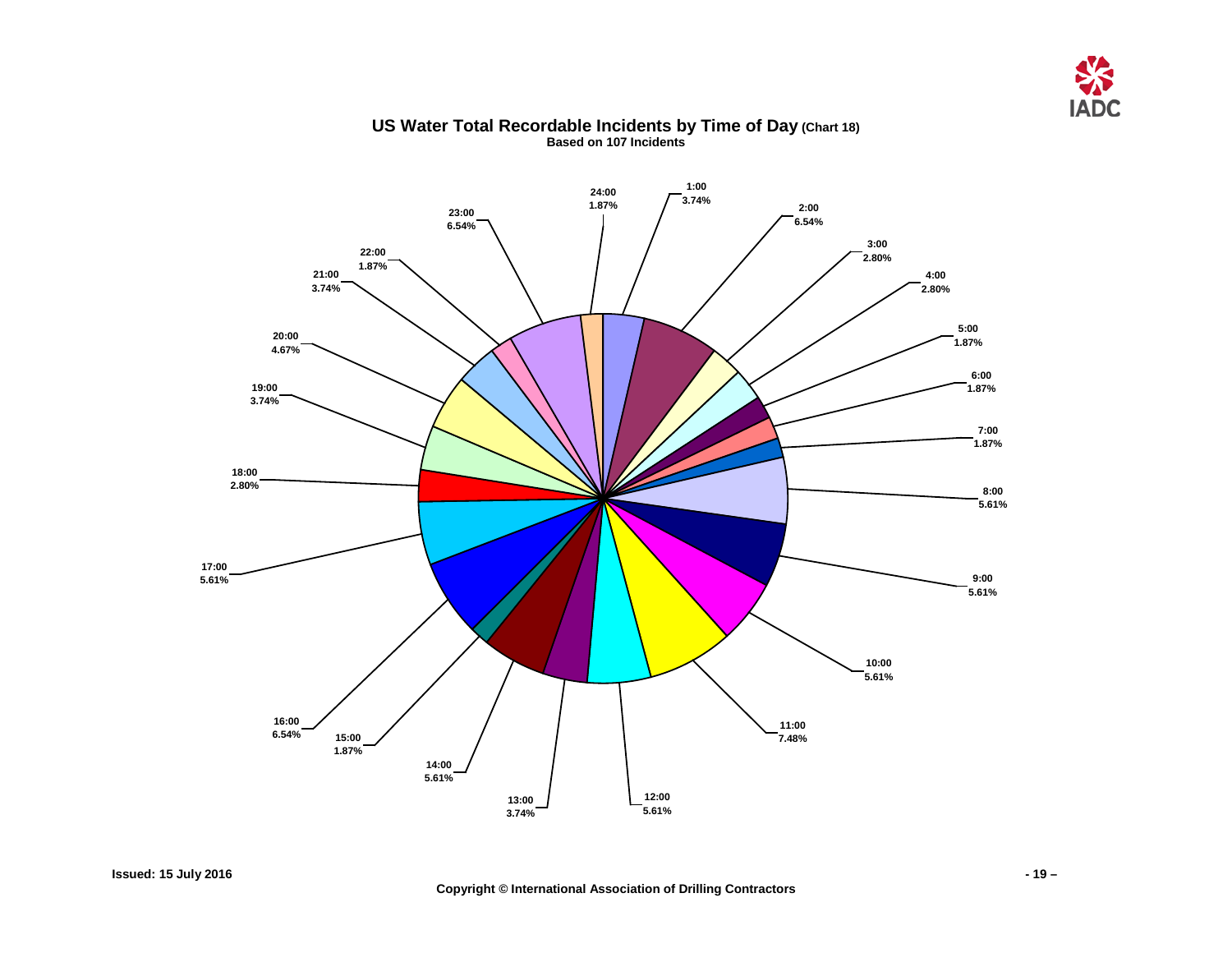



## **US Water Total Lost Time Incidents by Age (Chart 19) Based on 14 Incidents**